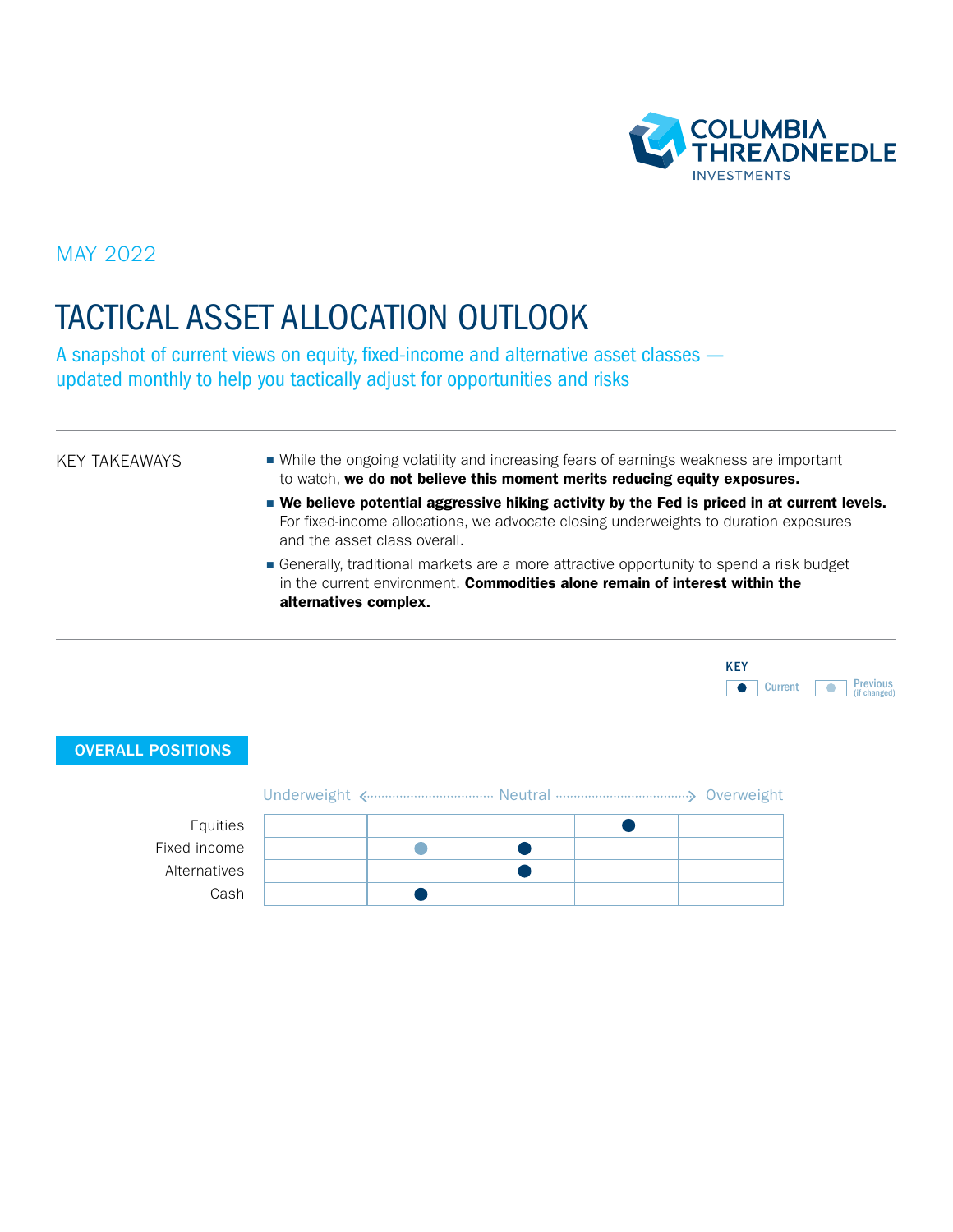

### WITHIN EQUITIES

| U.S. equities            |  |  |  |
|--------------------------|--|--|--|
| U.S. large caps          |  |  |  |
| U.S. small caps          |  |  |  |
| U.S. growth              |  |  |  |
| U.S. value               |  |  |  |
|                          |  |  |  |
| <b>Developed markets</b> |  |  |  |
| U.K.                     |  |  |  |
| Eurozone                 |  |  |  |
| Japan                    |  |  |  |
| DM Asia ex-Japan         |  |  |  |
|                          |  |  |  |
| <b>Emerging markets</b>  |  |  |  |

### WITHIN FIXED INCOME

Investment-grade bonds Securitized bonds Emerging market bonds Developed market bonds TIPS Treasuries Municipal bonds High-yield bonds

#### Underweight <------------------------------- Neutral ----------------------------------> Overweight

## WITHIN ALTERNATIVES

|--|--|--|--|

 $\bullet$  $\bullet$ REITs  $\bullet$  $\bullet$ 

Absolute return strategies Commodities Convertibles